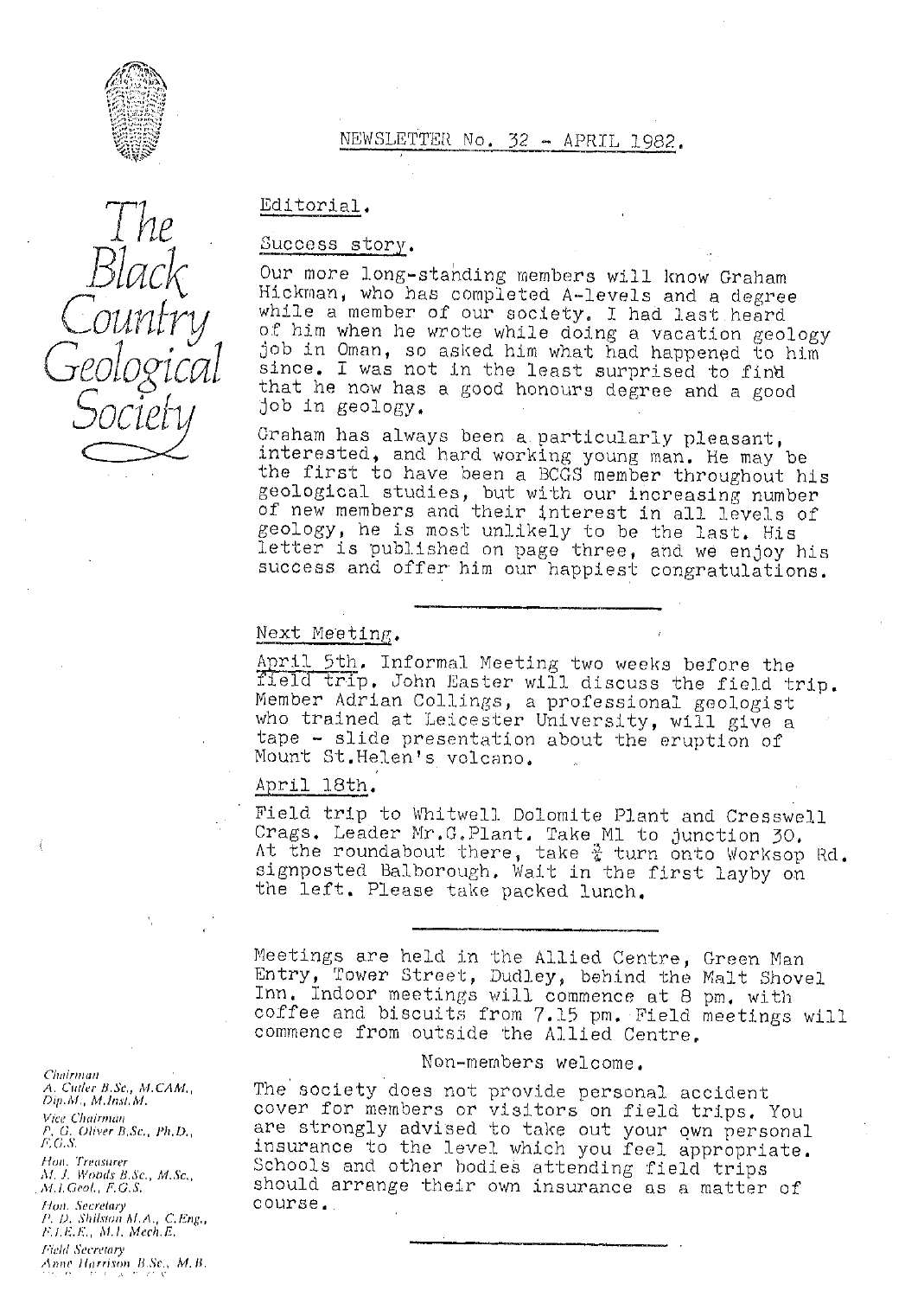### Programme.

April 23-25th. Weekend field trip to Dolgellau. Leader Mr. Graham Hall. Por those staying at the Youth Hostel, the evening meal is at  $\tilde{7}$  pm. This will be followed by a lecture and slides. Mr.Hall will make the final decision but hopes to include his recent research into the relationship between volcanic centres and plate tectonics; Caledonian mineralisation; a visit to a slate mine to see various cleavage structures; and Cambrian sediments to see depositional structures. (See also Anne's article about further details of this trip on this page). The Control of this trip<br>
further details of this trip<br>
on this page).<br>
May 10th. "The Evolution of the Landscape of the West Midlands".

Lecture by  $Dr.G.T.\n$ Warwick.

June 7th. Evening field trip.

June 21st. Evening field trip.

July 12th. Informal Meeting.

July 18th. Field trip to Derbyshire to see the Central Pennine Basin. Leader Peter Whithead.

September 13th. "Meteorites, building blocks for planets". Lecture by Dr.John Ashworth of Aston University.

October 4th, Informal Meeting.

October 10th.Joint field trip with Shropshire Geological Society to sites of interest in Shropshire.

November. To be arranged.

December 7th. "Glacial Deposits". Lecture by Mr.Edward Francis of Keele University.

# Dolgellau Field Trip.

An approach map is included.

Meals have been booked for all Those staying at the hostel. The Friday evening meal is at 7 pm. If you do not wish to take this meal, please inform Mrs.Mar $g$ aret Hall at the Youth Hostel, Kings, Dolgellau, Gwynydd, LL 40 11TB (Tel. 0341 422392)

Please inform her that you are<br>a member of the BCGS.

Please bring a pillow case and two sheets or a sheet sleeping bag. A pillow and blankets will be provided. There will be an optional excursion into a slate( mine. Helmets are required. Please bring your own as the society has only e. few which can be rented.

Extra comment. There will be 36 people attending this field trip. This is the largest number we have ever had for a weekend trip. Our numbers have been swelled by a group from Shropshire Geological Society, and we are glad that they are able to join us.

You may recall that the closing date for application was February 14th. By mid-January I had received only four applications. In order to salvage the trip I invited the Shropshire members but join us. They responded quickly with the result that numbers rapidly grew.

We are very pleased that we have been able to extend our links with their society, and have been invited. to join them on other projects (details in a future newsletter). However when our own members began to contact me a few days before (and after!) the closing date I was only just able to accommodate them. It would have been a pity if anyone had had to be refused a place.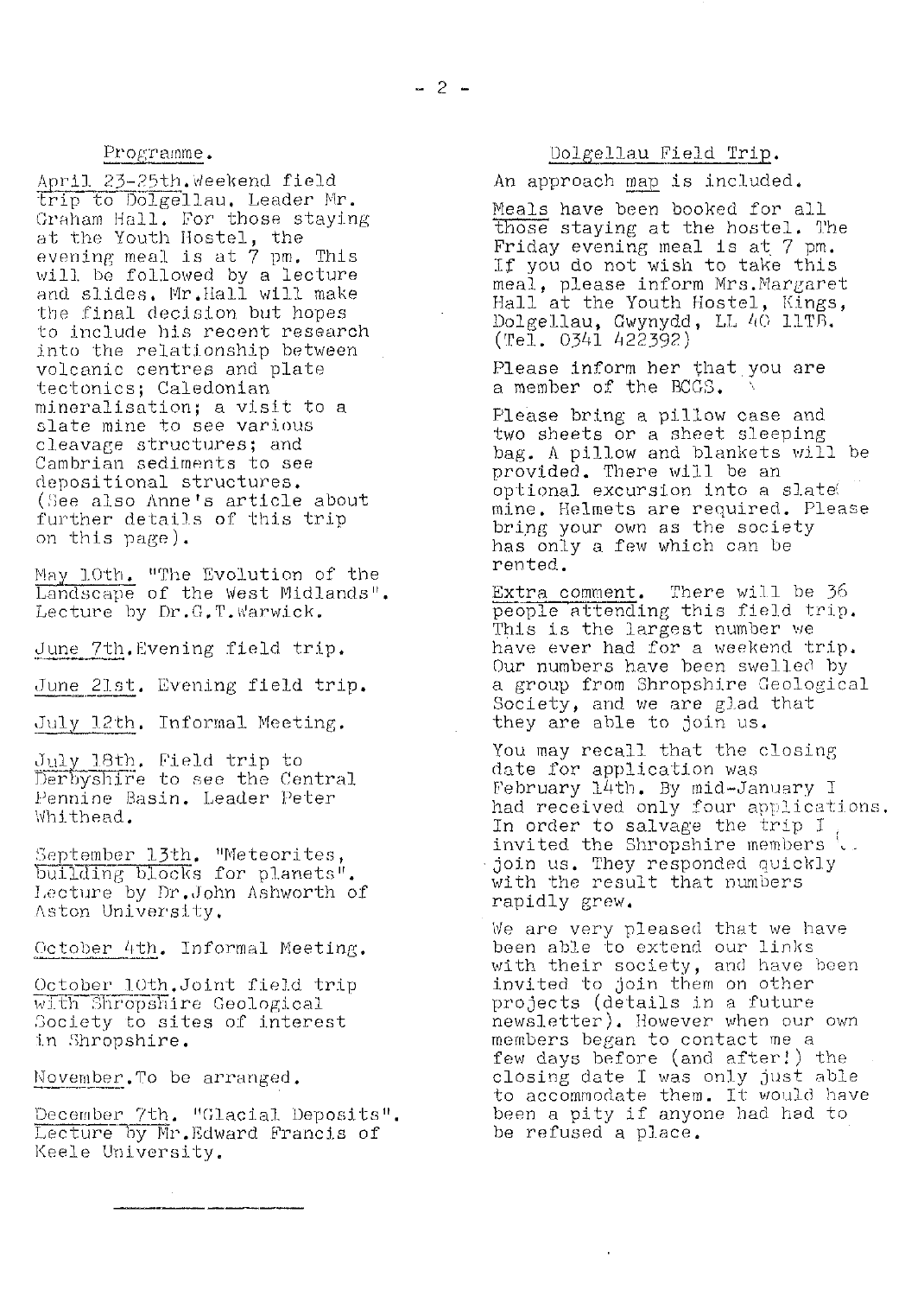Next year I hope to organise another weekend field trip. Would all BCGS members please book early to avoid disappointment. By booking early you would also spare your field secretary the worry she suffered this year. Cancellation is not only embarrassing to me but is also an insult to geologists who agree to spend a weekend leading the trip. They are always extremely knowledgeable and often give their services to the society free.

> Anne Harrison, Field Secretary.

Letter from Graham Hickman.

March 4th.

Dear Sheila,

Thank you for your letter, and I am sorry that I have not written before. I am now a BSc. Hon. for my efforts! I was very pleased to receive an upper second class degree in geology with geophysics when I left Leicester last June. Fortunately my final year went very well, apart from problems

th my geophysics project. This was measuring the seismic velocity in rock samples of hand specimen size, and I had a lot of trouble making the equipment function properly. I really enjoyed my time at Leicester and was quite sorry to leave.

Over the summer I lived it up, and thought this was quite justified since it was my last long summer before becoming a "wor ker". I spent three weeks travelling around Europe on trains, as far north as the Norwegian Arctic and as far south as Italy. There were lots of good rocks, mostly metamorphic. Finally I spent two weeks in Scotland with four other friends from

university, touring the west. coast in a hired minibus.

At present I am working for BP in London as a geophysicist, and my work involves mainly interpretation of seismic reflection sections and subsurface mapping. For the next two months I shall be on a seismic data processing course, where I shall use the computer to process seismic sections from the original field tapes. It is all good stuff! The only problem is that although I am working in geology, the only rock I see is my paperweight.

I would like to come on more BCGS field trips and to the meetings, but location and other commitments make this impossible, However I will continue to keep in contact and keep up my membership for many years to come.

I was fortunate soon after going to London, to be able to move into a house with some other young people. It is a very friendly and enjoyable place to live, and makes such a change from the grim underground commuting which I have to endure to get to and from work each day.

Best wishes from Graham.

### October llth.19BI.

Black Country Classics. Field October 11th.1981<br>Black Country Cla<br>Trip jointly with<br>Geological Societ<br>Cutler and Colin the Shropshire Geological Society. Leaders Alan Cutler and Colin Knipe.

This was the first joint meeting that the BCGS has held, and is all the more memorable since the Shropshire society has broadly similar aims and activities.

It was clearly impossible to do justice to Black Country geology in one day. Shropshire boasts many of the classic Palaeozoic sites whose names have become standards in the geological literature.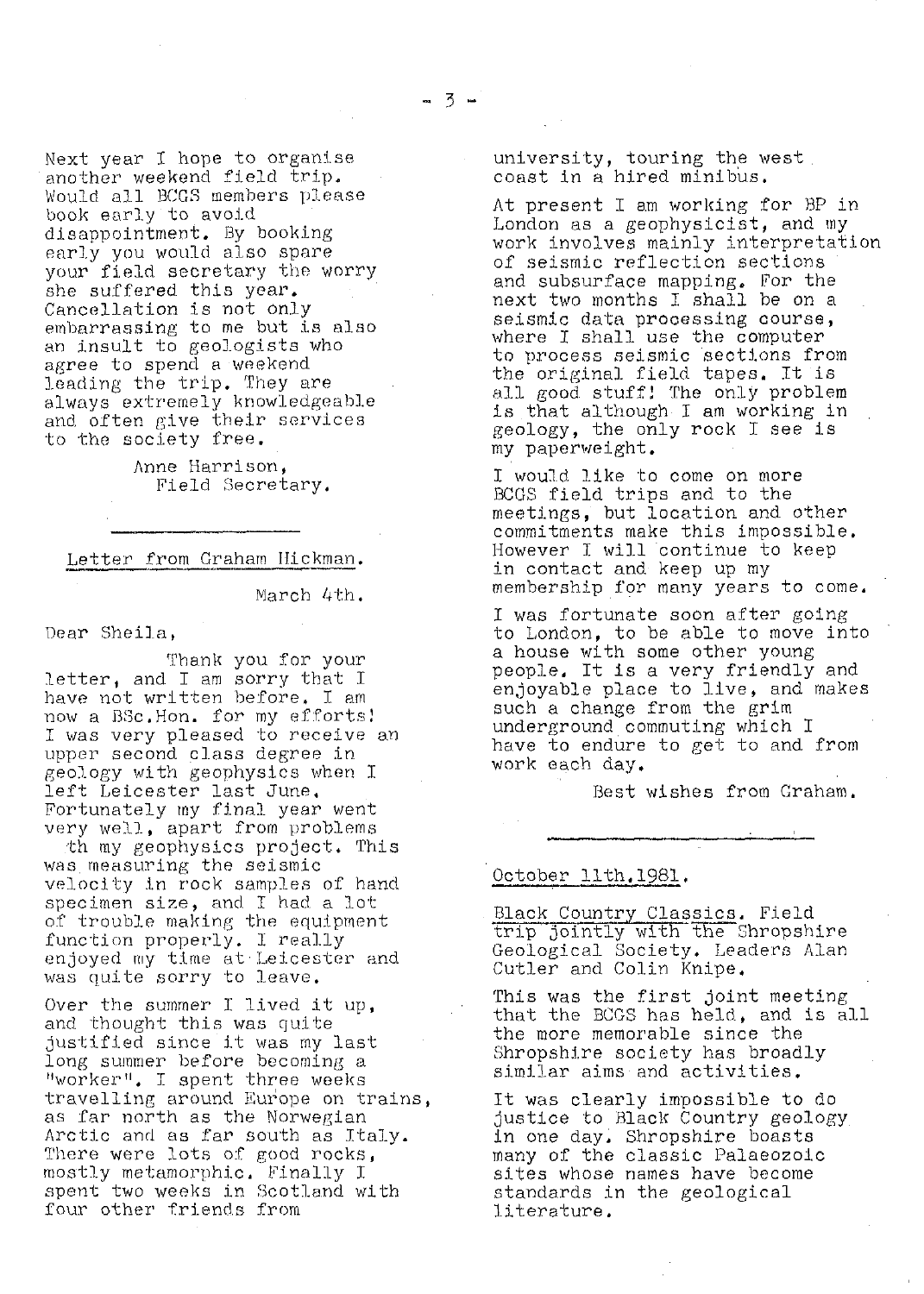*We thought that some of our less well known but equally classic sites would be appropriate on this* first joint meeting.

Having met the visitors at the Allied Centre, we went up to Oakham to survey the Black Country and to point out some of the major features of relief. Sadly the high wind made hearing what was said quite difficult, so it had to be curtailed.

We moved on to Netherton, parking alongside the *reservoir,* and inspected, the canal section SSS1 at Highbridge where the coal measure conglomerate rests on denuded Red Downtonian beds. The dolerite intrusions at the opposite end of the section created much interest.

Upper Ludlow shales in the tramway cutting were next inspected, and it was some time before the characteristic fossils of Camarotoechia and Chonetes were uncovered. Here at Netherton the Ludlow beds cannot be divided into the two fold division as in the Welsh Borderlands. Bone bed fragments proved even more elusive than usual but some fragmentary plant remains were found., probably of Pachytheca.

We then walked down to Doulton's Claypit 8551 where many of the visitors commented on its impressiveness. Here the finest sections of the middle and lower coal measures on the eastern flank of the Netherton anticline are exposed. The claypit is now incorporated into the Saltwells Nature Reserve, and was worked from about 1870 for the valuable fireclays which occurred in the southern part of the Black Country.. Although the lowest beds are now covered with infill it is still possible to recognise ironstones, coals, sandstones, shales and clays, thus demonstrating all the characteristic beds of the coal. measures.

To round off the morning session we walked through the Saltwells wood, inspecting; the "crowning in" of former workings, and on to the Pedmore Road site of the Dudley Enterprise Zone on the western side of the anticline. Here the famous Thick Coal was exposed. for several weeks during the autumn, so visitors and members were afforded the nowadays rare view of the outcrop of this seam. No-one could quite understand the logic of building on this site without first opencasting such valuable fuel.

We rejoined the coach and *travelled to the Park Inn at* Woodsetton for lunch and the delights of the "Holden Golden"

### *Alan Cutler.*

It is hoped to publish Colin's account of the afternoon trip to Wrens Nest later.

## December 7th 1981.

#### The Geology of Antarctica.

Lecture by Professor Hewkes of Aston University.

This most interesting lecture included photographs taken by the speaker while on his own Antaré .c research projects. These showed weather as well as geology, and the day to day life on a research base, such as unloading supplies from boats, flattening the snow to make a tent site, the<br>previous use of huskies and the present use of skidoos. These motor vehicles are capable of 50mph. of plunging readily into crevasses and of breaking down unlike the dogs, We saw photographs of the ships which make the one and a half day journey from South America, *and the* inflatable craft which are *used for coastal studies. There is no helicopter support, and even the shipping is now under threat of cancellation despite evidence of oil in the Weddell Sea area,*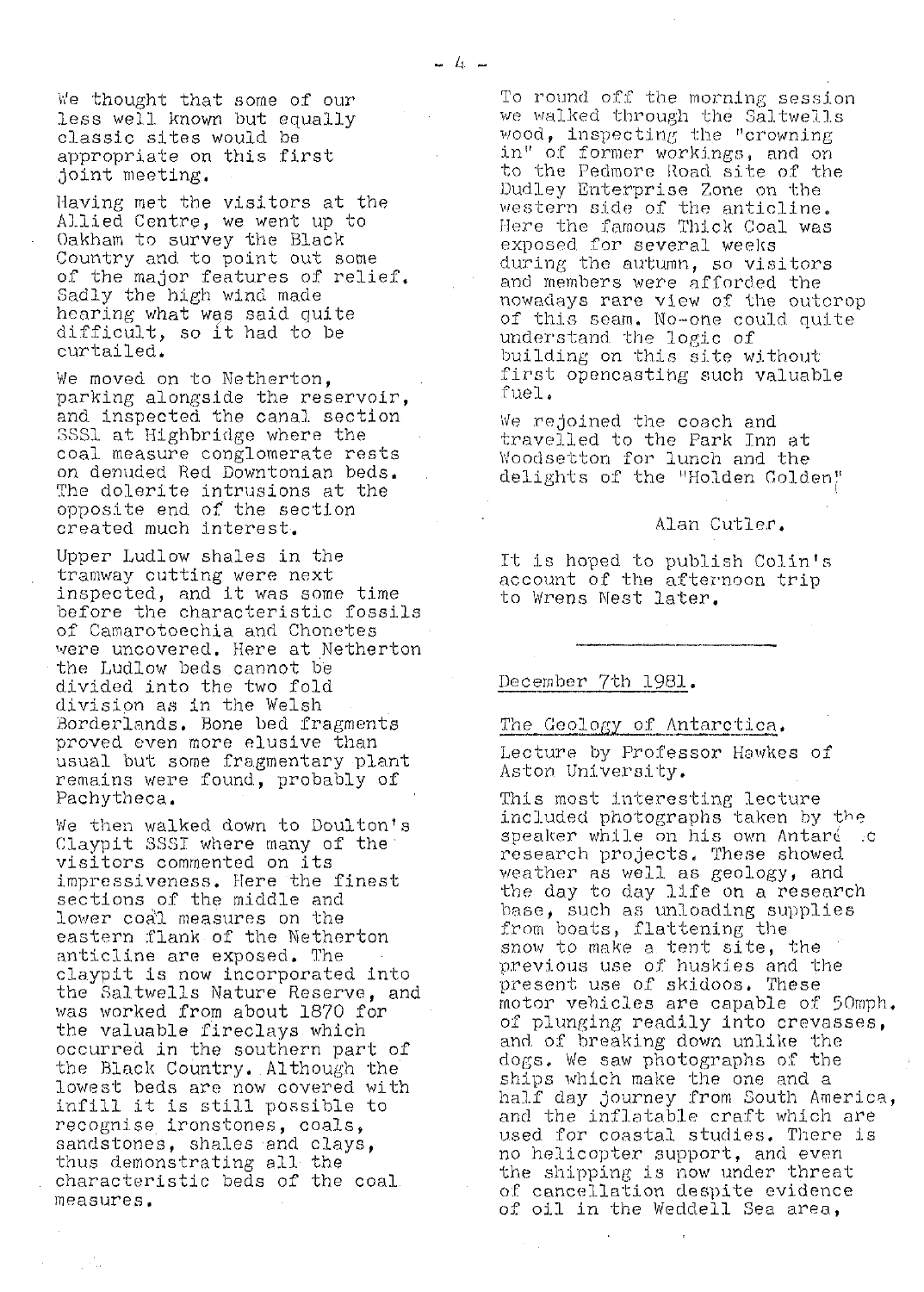and the presence of the Falkland Islands population. Territorial claims, disputes, sectors, scientific bases were all described, and the possibility of towing tabular icebergs far afield as a source of fresh water.

A mein feature of Antarctica is the Ross-Weddell Sea depression, which divides the smaller Andean type western part from the Precambrian eastern plateau. Most of the eastern plateau bedrock is below sea level, and below 2000 m. of ice. It is of 3000 m.y. old gneisses, with about four recambrian orogenic belts. The Ross orogeny to the west of Caledonian age, with granite intrusions, then further west is a belt of Hercynian age related to South Africa, The Andean belt further west still is of Alpine age.

Like the Andes, the mountains of the western peninsula are little deformed, but have been subjected to uplift, and have huge 2000 feet fault planes. The pyritisation of the Jurassic volcanics suggests economic mineralisation at depth, but sampling is difficult in the remote ice covered terrain. The west has active volcanoes, and the area of Professor wkes own research on beception Island was blown up 18 years later.

Eastern Antarctica matches up with the Precambrian banded iron ores of Australia, and. base metals are likely to be similar. Andean type mineralisation was to be expected in the west, and three years ago an Aston University expedition spent five months there, with helicopter support for sampling, This was directed more towards research into theories of mineralisation than towards economic discovery. There was much evidence of copper and molybdenum mineralisation.

The South Shetland trench subduction zone continues right down the peninsula so the metallogenic zones should be similar, but there are large transform faults, and the zone subduction age was not the same throughout, so this would vary the mineralisation zone distribution. Fracture zones probably concentrate the mineralising fluids, and there is one volcano producing almost pure iron ore. Recent oceanography p as shown that ocean floor hydrothermal springs do concentrate metals especially near fracture zones.

The last part of the lecture concerned life forms. Mosses, lichens and kelp are common, but no more advanced plants. Fauna are more extensive, and whale and seal economic history was described. We were told with some feeling that bull seals and skuas have a profound dislike of geologists. Cormorants and Adelie penguins were regarded with more affection.

This most unusual evening about a fascinating far away place clean y gave great interest to the audience, and especially to your editor, who was recently thwarted from hoarding a ship for Antarctica only a day or two beforehand.

Sheila Pitts,

#### December 2nd..

# Art Minister "s Visit,

Paul Channon, Minister for the Arts, visited Dudley at the invitation of John Blackburn, M.P. for Dudley West, The purpose of the visit was to persuade the minister that Dudley could use government financial help for many of its cultural activities including the idea of providing a fossil area at the Black Country Museum,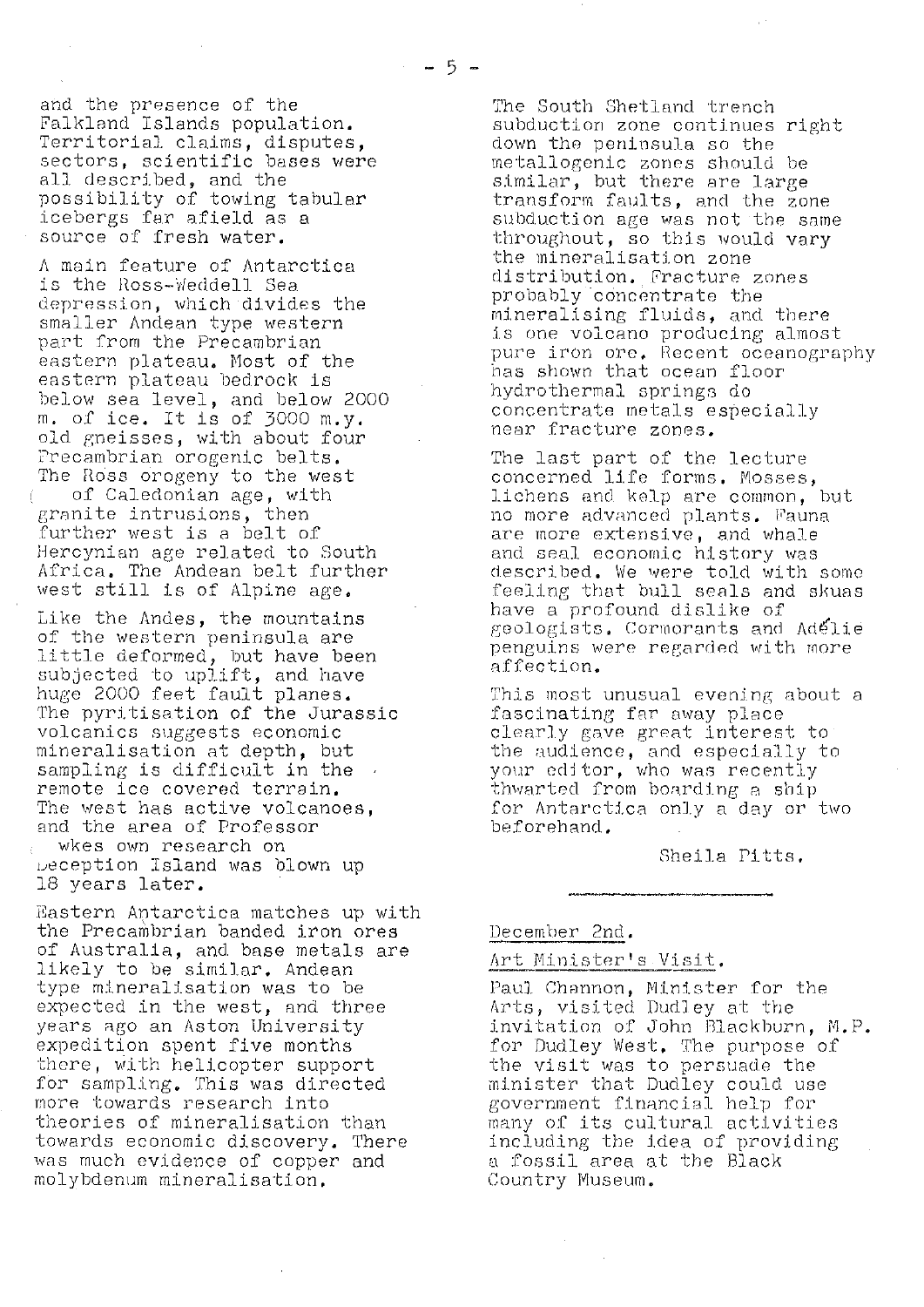The minister's somewhat hectic tour included the Black Country Museum, Broadfield House Class Museum, the Brooke Robinson collection, the Geological collection, and the Art Gallery in St.James Road.

At St. James Road he was met by Charles Magilamack who conducted the V.I.P. party around the Art Callery and Brooke Robinson collection, BCGS Chairman Alan Cutler's help was enlisted. The minister showed a keen interest in the historical aspects of the collection, and the work that the society had undertaken. Unfortunately the geological tour lasted only about ten minutes, but judging by a subsequent press<br>report, the fossil collection seems the only subject singled out by the minister for possible future help. However knowing the speed at which local government machinery works it may well be years before the geological collection assumes its proper place once again.

Alan Cutler.

# Jelcome to New Members.

Editor, Sheila Pitts,

|              | araham Worton              |            | - Netherton.                  |
|--------------|----------------------------|------------|-------------------------------|
| audrey Ronan |                            | - Moseley. |                               |
| Selwyn Day   |                            |            | - Northfield.                 |
|              |                            |            | "ristram Besterman - Warwick. |
|              | Deorge and Pat Fairhurst - |            |                               |
|              |                            |            | Brierley Hill.                |

4 Siskin Road,

- Geology Courses.
- 1. Minerals rocks and fossils. Oct.22-24. £43. Losehill Hall, Castleton, Derbyshire, S30 2WB.
- 2. As above,  $July 24-31$ .  $L109$ .
- 3. As above, Caves of the Peak District. Nov. 19-21. £45.
- 4. University of Leicester, Vaughan College, St. Nicholas Circle, Leicester.
	- a) Snowdonia's Geology and Scenery. July 10-17. £110.
	- b) Geology of Skye.  $Aug.14-28.$ £25 per week, plus transport plus accommodation.
- 5. University of Bristol, 32 Tyndalls Park Road, Bristol. BS8 1KR.
	- a) Dorset Coast. D81 CO8 SJ. Field meeting April 25th.  $£2.40.$
	- b) Isle of Man. B81 903 RH1. Sept.  $4-11$  £100 approx.

Committee Meetings.

| General.  |     | Conservation.               |  |  |
|-----------|-----|-----------------------------|--|--|
| April 19. |     | $\overline{\text{Mav}}$ 17. |  |  |
| June 28.  |     | Jul. 19.                    |  |  |
| Sept.     | 6.  | Sep. 27.                    |  |  |
| Nov.      | 8.1 | Nov. 22.                    |  |  |

Hon. Sec. Paul Shilston, 15 St. Nicholas Gardens, Kings Norton, Birmingham B38 8TW. Tel. 021-459-3603.

Field Sec. Anne Harrison, 15 Duncombe Grove, Harborne,  $Birmingham, 16.$  $Te1.02\overline{1} - 45\overline{4} - 6416.$ 

> John Easter, 27, Fairlawn Drive, Kingswinford, DY69PE. Tel. Kingswinford 4916.

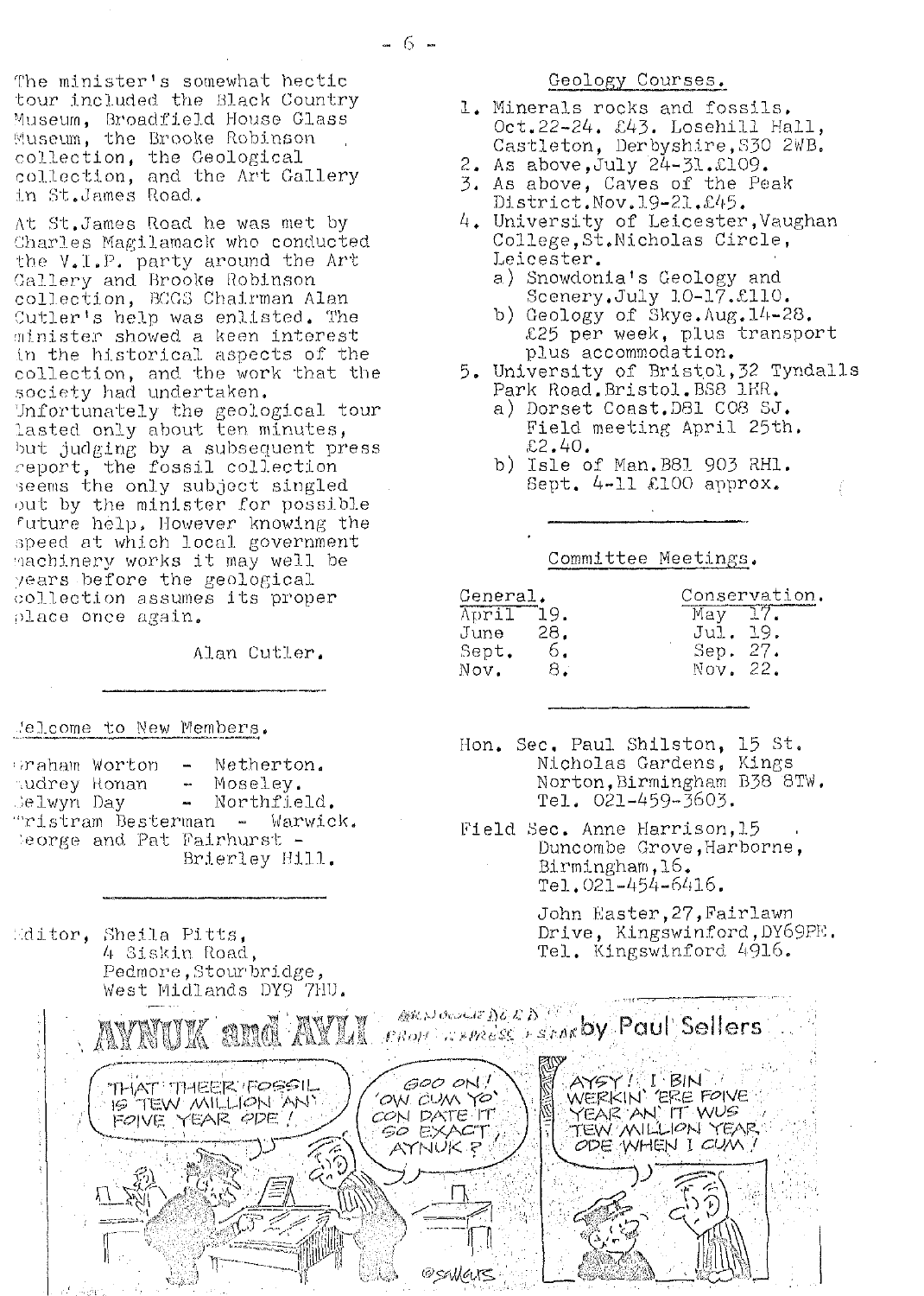# SHROPSHIRE GEOLOGICAL SOCIETY - MAPPING PROJECT.

The Shropshire Geol. Soc. invites any interested members of the .B.C.G.S. to join, them on mapping trips.

Dates. June  $9$ , 23 and 30th.  $7-7.30$ pm start, for about 2 hours, then on to a local pub.

Venue. Ercall Quarry. OS sheet 127. Grid Ref: 643 095.<br>Aims. To produce a booklet which cansbe used as a teac

To produce a booklet which canzbe used as a teaching aid.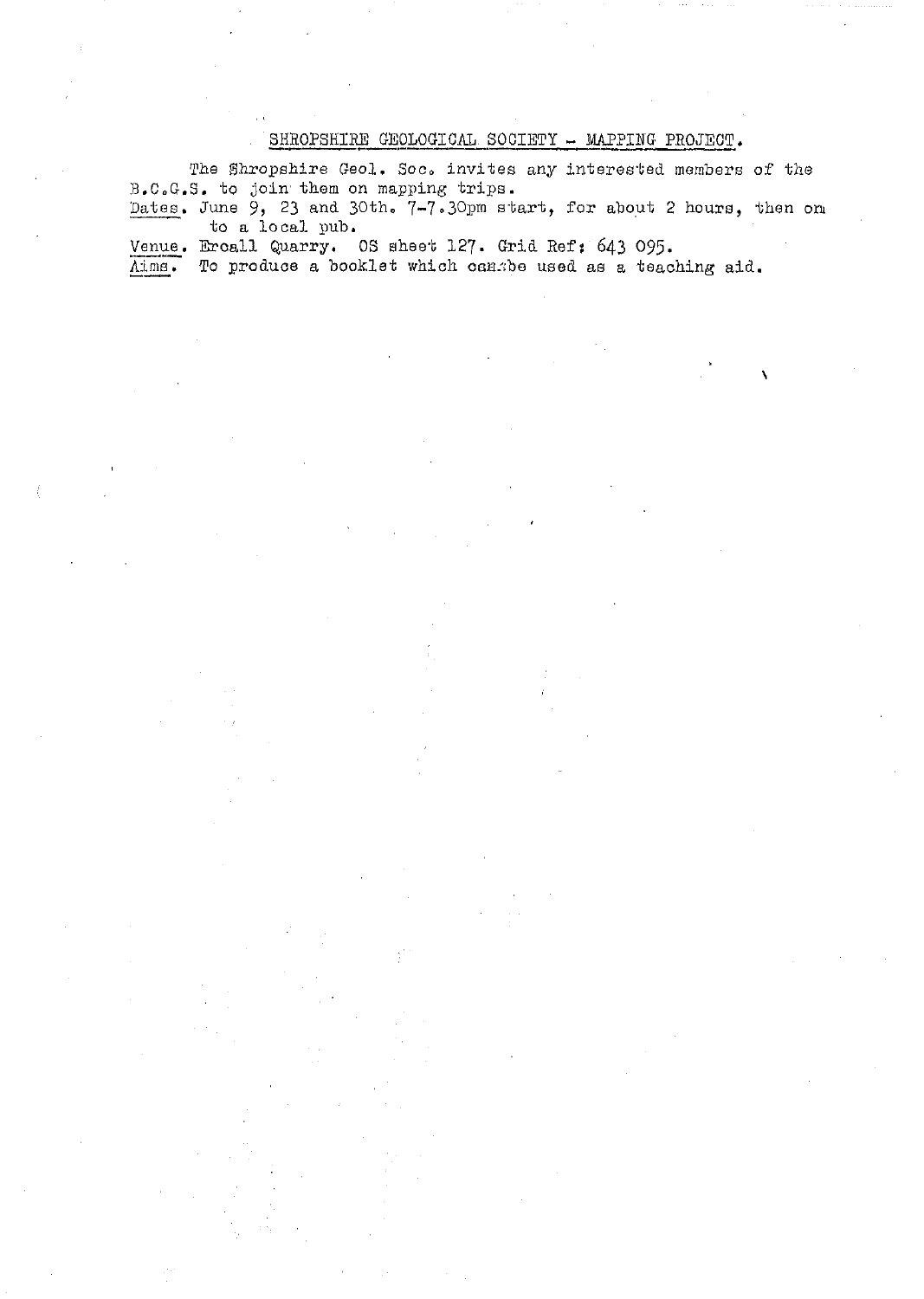